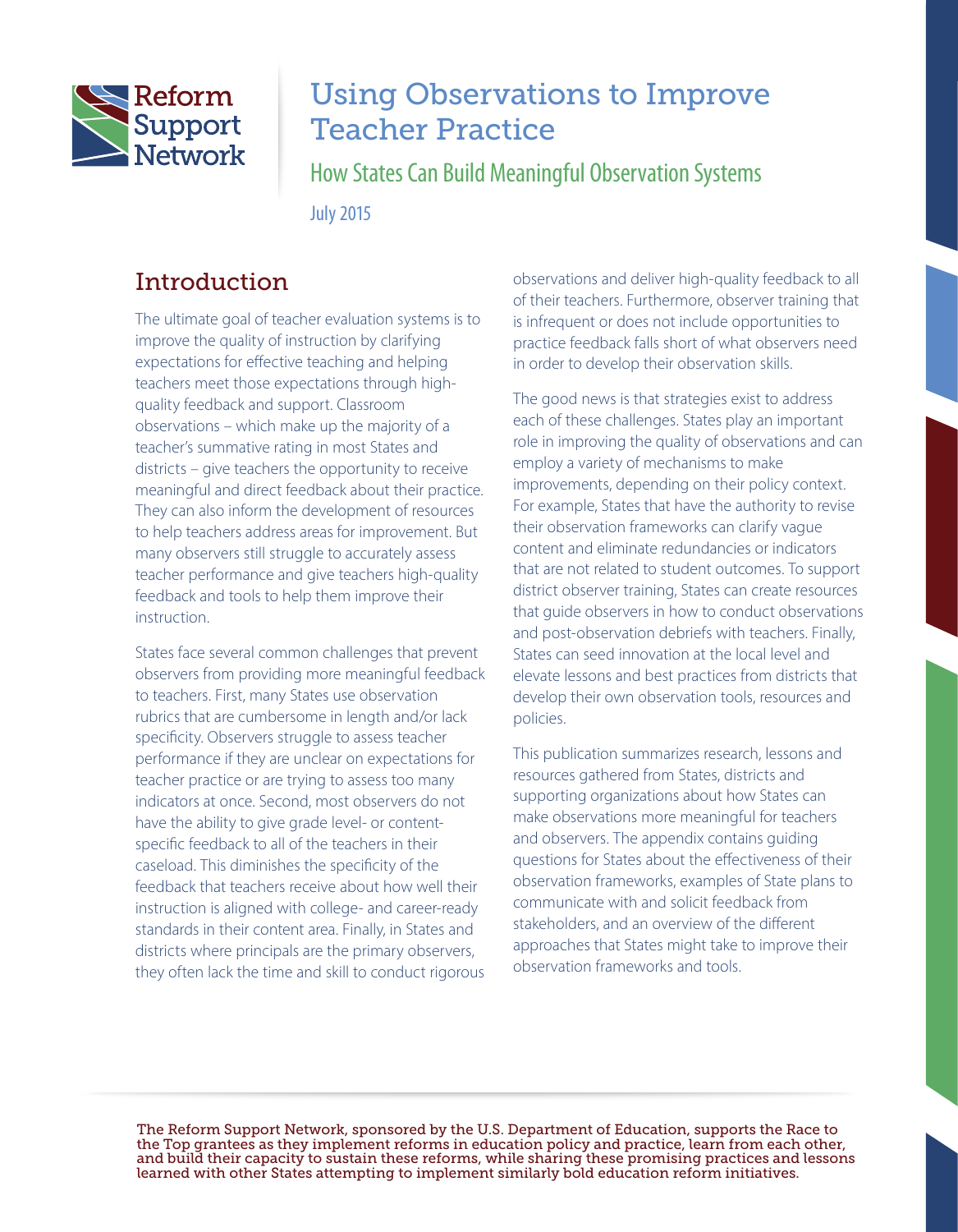# Overview of RSN Observation Frameworks

In September 2014, the Reform Support Network (RSN) brought together four States—Delaware, Louisiana, North Carolina and Ohio—that were in various stages of evaluation system implementation and expressed interest in improving the classroom observation component of their evaluation systems. The purpose of the project was to help this cohort assess challenges with their current observation frameworks; identify goals to address those challenges; and develop tools, resources and processes to help them achieve their goals. Each State team came to the project with a specific focus on how it wanted to improve its observation system, based on their own observations or anecdotal evidence from the field:

- Leaders from North Carolina's Department of Public Instruction felt that their observation rubric – based on the Danielson Framework – overwhelmed observers with too many indicators. State leaders wanted to build a companion observation tool for the evaluation framework that would define the specific elements that observers should target when conducting classroom observations.
- In Delaware, most districts use a single observation model developed by the State. Leaders from the Delaware Department of Education sought to seed innovation by encouraging districts to develop, and submit to the State for approval, alternative models that reflect best practices in observation rubrics.
- In Louisiana, teachers and observers wanted greater specificity about instructional expectations for teachers of different grade levels and subject areas. In response, leaders from the Louisiana Department of Education sought to create content-specific instructional guides that provide details about what observers should look for in mathematics and English Language Arts classes for different grade bands.
- **Ohio** Department of Education leaders noted that observers sometimes find it challenging to differentiate among performance levels and give high-quality feedback to teachers. They plan to

implement a co-observation model, where two observers observe the same teacher and compare ratings, in order to improve rater accuracy and enhance the quality of observer feedback.

Over the course of seven months, State leaders participated in webinars, an in-person convening, and one-on-one coaching from experts to help them meet these goals. Below are details about the strategies they chose to implement in order to improve their observation systems, as well as lessons learned by these States which may help other States that want to improve the quality of observations and support to teachers.

# Strategies to Improve Observation Systems

The strategy a State chooses to improve the quality of classroom observations will depend on the specific outcome it hopes to achieve. It will also depend on the specific State context, including the State's relationship with districts and its resources, including time, money and staff. The strategies below reflect the diversity of goals and policy environments among the States in this cohort and can be adapted by other States to fit their particular context.

### Create clear, streamlined rubrics

Research on classroom observations indicates that observation rubrics are most effective when:

- Coherent: They are aligned with State teaching standards.
- Concise: They are brief, condensed and easy for observers to use.
- Clear: They use precise language to describe teacher and student behavior.
- Focused: Indicators are directly related to student outcomes. (See Appendix A, "Questions to Identify High-Quality Observation Instruments.")<sup>1</sup>

<sup>1</sup>Measures of Effective Teaching (MET) Project, *Foundations of Observation* (2013); TNTP, *Rating a Teacher Observation Tool* (2011); and TNTP, *Fixing Classroom Observations* (2013).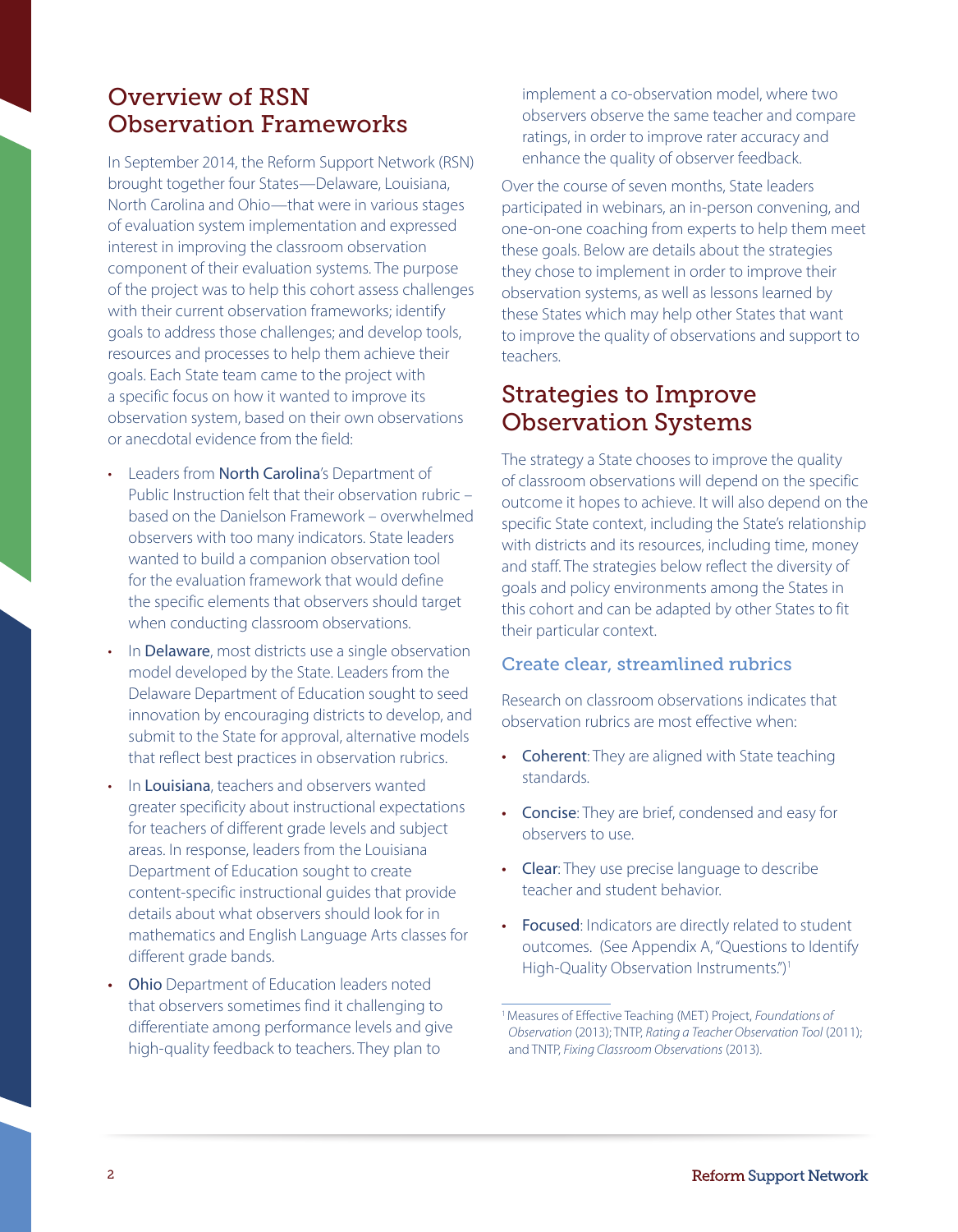Delaware leaders received feedback from teachers and leaders about several ways in which its statewide evaluation rubric does not meet the best practices described above. Some of the challenges include a lack of clarity that makes it difficult to gather evidence for some indicators, it may not be appropriate for all environments (for example, kindergarten), and it could be more rigorous and directly related to student outcomes. The State also received feedback from the field that the rubric does not support high-quality feedback to teachers. In response to this feedback, it invited districts to submit alternative evaluation models that incorporate the best practices described above and better meet educators' needs.

### Develop supplemental tools that help observers focus on the right areas for development

In some cases, States and districts will not have the flexibility to make significant changes to their observation rubrics without approval from State boards of education or State legislatures. This was true for North Carolina, where the evaluation system is based on the Danielson Framework. The team opted for a shorter-term solution: to develop a supplemental tool that observers could use when conducting classroom observations. This observation tool will contain a subset of the Danielson Framework indicators that are observable and aligned with student outcomes.

In an effort to support principals, Louisiana State leaders developed a guidebook for principals that will serve as the hub of instructional leadership best practices and resources. Of particular importance was the focus on providing meaningful feedback to teachers. Louisiana adapted the [instructional practice](http://achievethecore.org/page/969/instructional-practice-guide-list-pg)  [guides](http://achievethecore.org/page/969/instructional-practice-guide-list-pg) from Student Achievement Partners to create their own content-specific guides based on Louisiana's State content standards.<sup>2</sup> These tools are meant to supplement the observation rubric that observers already use and to help guide post-observation debrief conversations with teachers. Additionally, the

tools established a basis for the teacher support case studies located in the [Louisiana Principals' Teaching](http://www.louisianabelieves.com/docs/default-source/teacher-toolbox-resources/2015-louisiana-principals)  [& Learning Guideboo](http://www.louisianabelieves.com/docs/default-source/teacher-toolbox-resources/2015-louisiana-principals)k.

### Establish meaningful structures that encourage strong, effective feedback

Ohio is focused on ensuring that teachers receive meaningful feedback following observations. Because evaluators sometimes find it challenging to differentiate among performance levels on the evaluation rubric, they may need additional support to accurately assess teacher performance. They also theorized that if observers are not accurately assessing teacher performance, teachers are also likely not receiving high-quality feedback from the observers. Based on Tennessee's success with sending State coaches to co-observe with principals who struggled to assign accurate ratings and give highquality feedback to teachers, Ohio plans to provide funding to a small group of districts to implement this strategy. Other benefits of co-observation include the opportunity for teachers to get content-specific feedback from peer teachers and for teacher leaders to develop their instructional leadership skills.

Tennessee also requires that observers demonstrate that they can deliver high-quality feedback before they are certified to observe teachers. Following observer training, candidates in Tennessee must pass a certification exam developed by the National Institute for Excellence in Teaching, which assesses the quality of their post-observation feedback. Delaware has instituted a similar observer certification exam.

# Insights for Other States

In addition to these strategies, States learned important lessons about their role in the continuous improvement of statewide initiatives and how to work with districts and educators to achieve common goals. As the Race to the Top grants conclude, these insights will be particularly important as States consider how to sustain the work they have done and continue to refine the systems they have put in place.

<sup>2</sup>Measures of Effective Teaching (MET) Project, *Foundations of Observation* (2013); TNTP, *Rating a Teacher Observation Tool* (2011); and TNTP, *Fixing Classroom Observations* (2013).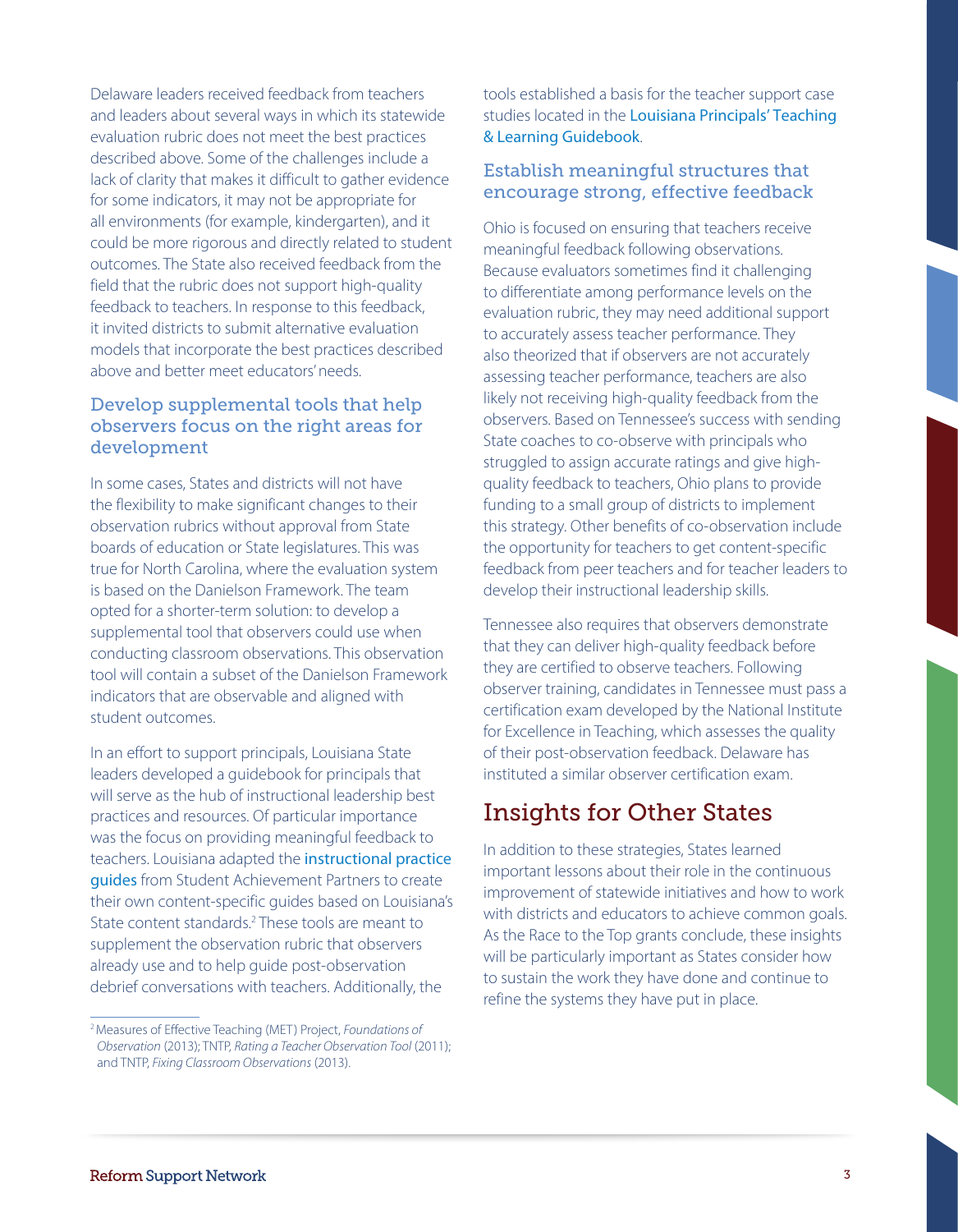### Solicit feedback from the field on Statedeveloped tools and strategies

To ensure that State-developed tools and processes are actually meeting the needs of educators, States should create opportunities for stakeholders to provide feedback to inform the development and ongoing refinement of these resources. Louisiana asked educators to provide feedback on the content of its draft instructional guides. It then made revisions and will disseminate to principals broadly in summer 2015 as a resource included in the [Louisiana Principals'](http://www.louisianabelieves.com/docs/default-source/teacher-toolbox-resources/2015-louisiana-principals)  [Teaching & Learning Guidebook](http://www.louisianabelieves.com/docs/default-source/teacher-toolbox-resources/2015-louisiana-principals). Mindful of the value of feedback from the field, Louisiana leaders will work to strategically collect feedback on how both principals and teachers use the guides in their practice to help inform future iterations of the tools, as well as training on how to use them (see Appendix C). In 2015–2016, direct support initiatives for principals will take place across the State, including a 16-month [principal fellowship](http://www.louisianabelieves.com/docs/default-source/teacher-toolbox-resources/2015-2016-fellowship-program-guide.pdf?sfvrsn=2). This initiative will bring together more than 100 principals in the first year with a focus on instructional leadership, including the use of these newly developed tools.

### Pilot new strategies with districts

Districts are critical partners in the implementation of teacher evaluation systems. They have stronger connections to teachers and principals than State education agencies (SEAs), are able to closely monitor implementation and facilitate observer trainings, and often have more flexibility than the State to refine observation tools and systems. To the extent that States allow and even encourage it, districts can serve as centers of innovation to try new observation strategies; produce tools that benefit teachers and observers; and, in some cases, even create new observation frameworks.

After receiving substantial feedback from educators that the statewide evaluation model does not always meet their needs, Delaware developed a process by which local educational agencies (LEAs) could create their own educator evaluation systems and processes "in the spirit of increasing educator support,

accountability, and student achievement."<sup>3</sup> Districts then apply to the State for approval to implement these alternative models. The benefit of this strategy to the districts is clear: They can implement an evaluation model that better meets the needs of their teachers and observers. The benefit to the State is that it can collect evidence from multiple evaluation systems and continue to refine its statewide model to reflect best practices.

### Create a communications strategy that incentivizes districts and builds trust

Delaware has long offered districts the opportunity to innovate and create their own observation rubrics if they determined that the statewide observation rubric was not meeting their needs. But to the surprise of State leaders, no district ever submitted an alternative model (although a few charter schools have done so). As they conducted outreach to district leaders, they discovered that district leaders assumed that the bar for approval would be too high and that it would not be worth the effort. There has also been some acknowledgment that the State system has been built over the past decade and that it is not easy to build one's own. Delaware is currently in the process of revising its communications to districts about the opportunity in order to encourage more districts to take advantage of it.

In Ohio, where State leaders want to encourage districts to use co-observation as a strategy to improve the quality of observations, they are developing an application process for districts so that they can apply to participate in a future co-observation pilot. While developing this application, they recognized the importance of communicating the benefits of coobservation to stakeholders (district leaders, teachers, principals, and these groups' professional associations) to inform them about the opportunity and inspire them to participate (see Appendix B).

<sup>3</sup>[http://www.doe.k12.de.us/cms/lib09/DE01922744/Centricity/](http://www.doe.k12.de.us/cms/lib09/DE01922744/Centricity/Domain/186/AlternativeEducatorEvalSystemApp_2015_FINAL.pdf) [Domain/186/AlternativeEducatorEvalSystemApp\\_2015\\_FINAL.](http://www.doe.k12.de.us/cms/lib09/DE01922744/Centricity/Domain/186/AlternativeEducatorEvalSystemApp_2015_FINAL.pdf) [pdf](http://www.doe.k12.de.us/cms/lib09/DE01922744/Centricity/Domain/186/AlternativeEducatorEvalSystemApp_2015_FINAL.pdf)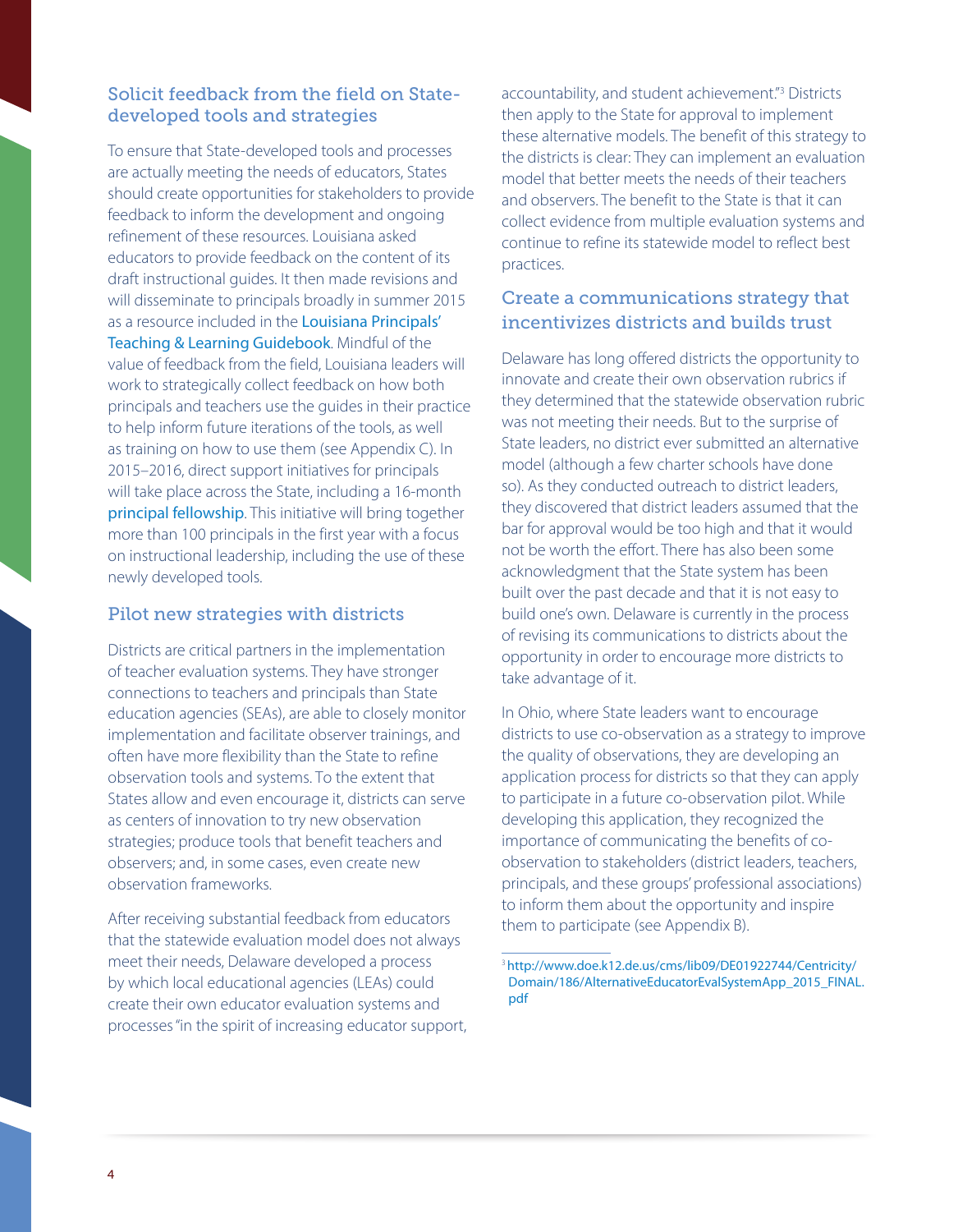## Produce and disseminate tools that support educators and improve implementation

One of the best ways for States to support districts and educators is by gathering feedback from the field about implementation challenges and then developing tools, resources and guidance to help address those challenges.

North Carolina and Louisiana both used feedback from educators to determine that they needed to create tools that would improve the implementation of observations. North Carolina found through its review of observation data, as well as feedback from principals, that they were struggling to apply the evaluation framework to classroom observations because it contained many more indicators than what a principal typically observes. Therefore, the State team determined that principals needed a shorter version of the framework that contained only the observable indicators, which would make observations more efficient to conduct and targeted feedback easier to give.

Similarly, Louisiana heard from teachers and principals that they wanted to receive and provide feedback specific to their grade and content area, and that all observers may not have the expertise to provide this feedback to teachers. In response, Louisiana State leaders created the content-specific guides described above.

# Conclusion

The State efforts described above highlight the importance for States to continually monitor their evaluation systems to ensure that they are working as intended and are providing the right information to teachers about their practice. Data that indicate that systems are not working as they should can empower States to make improvements, whether through policy changes, the creation of tools and resources, professional development, or the dissemination of best practices.

Delaware, Louisiana, North Carolina, and Ohio each took a slightly different approach to improving the quality of observations in their State, demonstrating the diverse roles that States can play to support educators as they implement observations. These roles include engaging stakeholders in the development of tools and resources, collecting feedback through outreach and data analysis, creating tools that address implementation challenges, and communicating effectively with stakeholders (for example, district leaders and educators) about the purpose of Statedeveloped tools and strategies.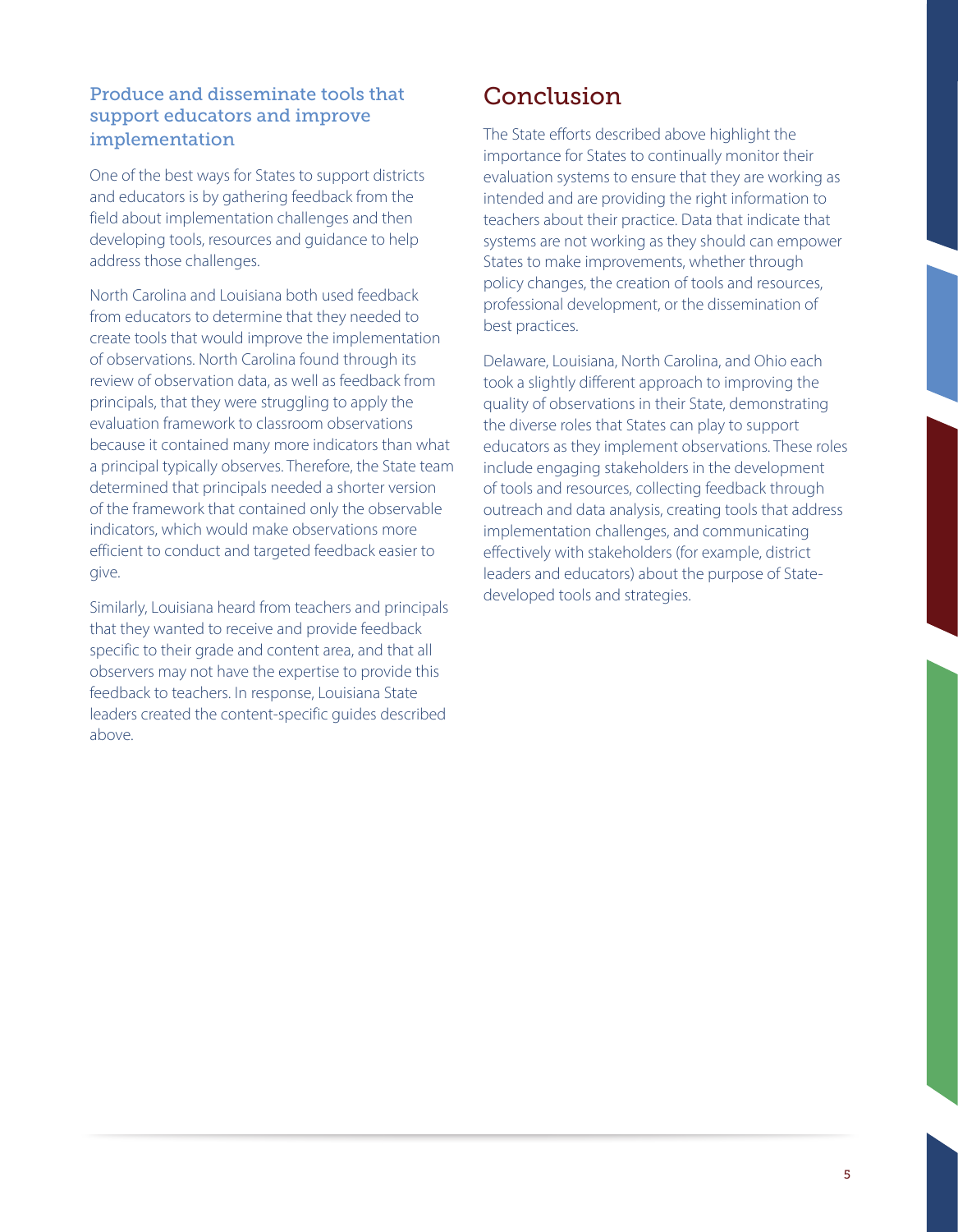# Appendix A – Questions to Identify High-Quality Observation Instruments

High-quality observation instruments are the foundation of high-quality observation systems. The following are sample questions States might ask to determine whether their observation rubric meets a high standard of quality.

#### 1. Does the instrument measure observable behaviors of teaching practice?

If not, modify to include only observable behaviors.

| Observable indicator                                                             | Non-observable indicator                           |
|----------------------------------------------------------------------------------|----------------------------------------------------|
| "Teacher checks for student understanding and responds to<br>misunderstandings." | "Teacher uses and aligns resources strategically." |

### 2. Are the behaviors observable within a typical classroom observation?

They must be observable to be considered for use in observations.

| Typically observed in one class     | Not typically observed in one class                 |
|-------------------------------------|-----------------------------------------------------|
| "Teacher presents content clearly." | "Teacher modifies instruction in response to data." |

### 3. Are the criteria student-centered, requiring evaluators to look for evidence of student engagement and learning?

If not, revise performance expectations to show the desired result instead of teacher actions.

| Student-centered                                                                                                        | Teacher-centered                                                                                                         |
|-------------------------------------------------------------------------------------------------------------------------|--------------------------------------------------------------------------------------------------------------------------|
| "All or almost all hands are raised when reviewing taught<br>material. More than half of hands are up on new material." | "Teacher routinely emphasizes completion of work and<br>consistently encourages students to expend their best<br>effort" |

### 4. Do the criteria for judgment require support materials (for example, lesson plans, student work)? If so, these criteria would be better assessed through a different evaluation component.

| Does not require support materials                     | Requires support materials                            |
|--------------------------------------------------------|-------------------------------------------------------|
| "Teacher implements routines to maximize instructional | "Teacher develops standards-based units and long-term |
| time."                                                 | plans."                                               |

### 5. Do the criteria and tools set a high bar for performance, or do they settle for minimally acceptable performance?

If not, modify to reflect high expectations for teacher performance.

| High expectations                                                                                                         | Compliance-driven                                                                                                       |
|---------------------------------------------------------------------------------------------------------------------------|-------------------------------------------------------------------------------------------------------------------------|
| "Teacher works to ensure that the needs of every student are<br>met, providing extra support or enrichment as necessary." | "Teacher integrates a variety of technology tools<br>and applications into instructional design and<br>implementation." |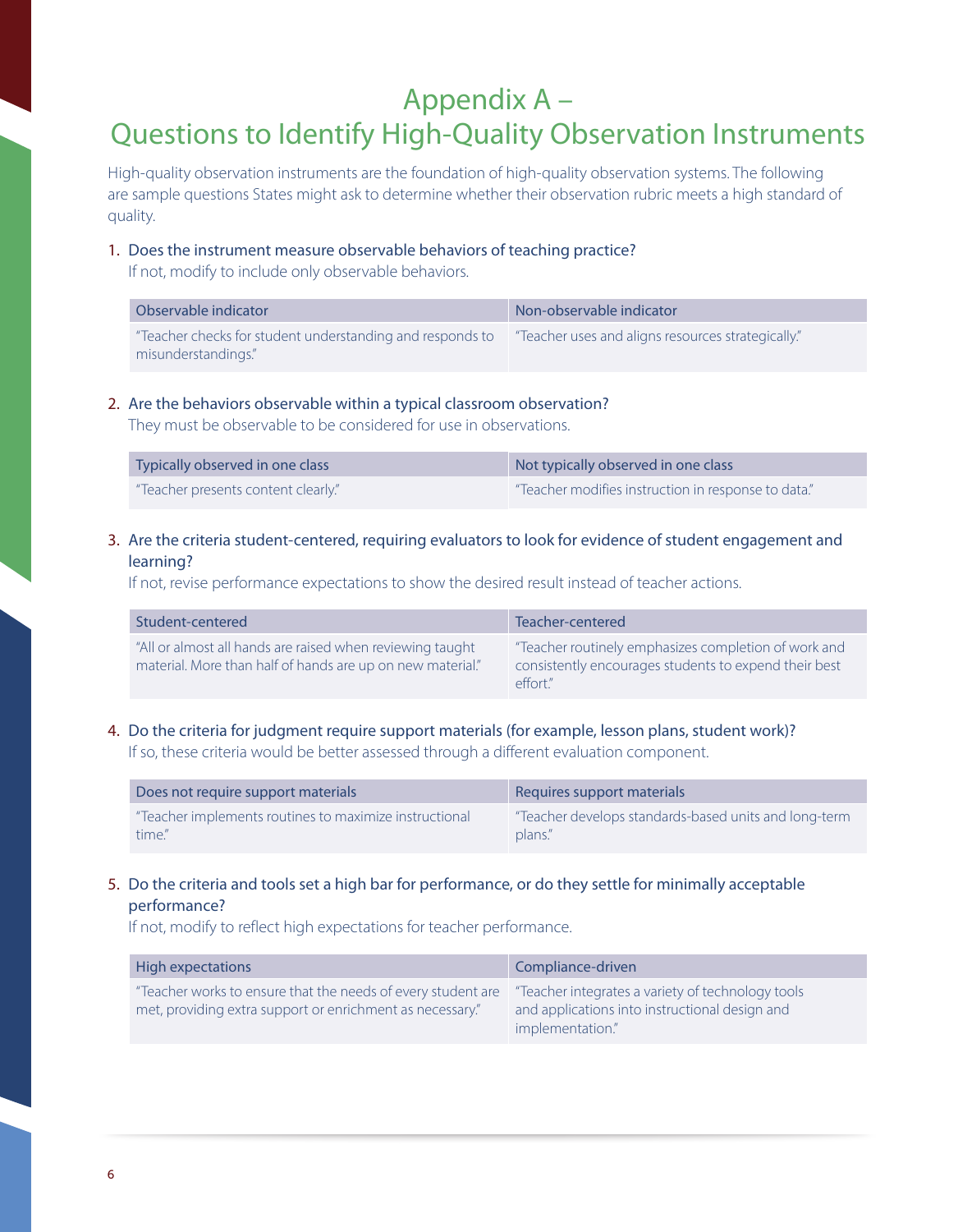### 6. Are the performance expectations for teachers clear and precise?

If not, add specificity so that observers can collect and teachers can reflect on concrete evidence.

| Clear and precise                                                                                                                                                                                                          | Unclear and imprecise                                    |
|----------------------------------------------------------------------------------------------------------------------------------------------------------------------------------------------------------------------------|----------------------------------------------------------|
| "Teacher presents all information in a clear, well-organized,<br>factually accurate manner without mistakes that would leave subjects that he or she teaches."<br>students with misunderstandings at the end of a lesson." | "Teacher displays extensive content knowledge of all the |

#### 7. Are the criteria and tools concise enough for teachers and evaluators to understand thoroughly and use easily?

If not, revise performance expectations to address only observable behaviors.

| Concise                                           | Not concise                                               |
|---------------------------------------------------|-----------------------------------------------------------|
| Observation framework consists of 5–6 performance | Framework consists of 6+ indicators and/or is longer than |
| indicators that fit on a single page.             | a single page.                                            |

#### 8. Does the instrument clearly differentiate among performance levels?

If not, revise the language so that teachers and observers know what it takes to get to the next level.

| Developing                                                                                                                                                                                 | Proficient                                                                                                                                                            |
|--------------------------------------------------------------------------------------------------------------------------------------------------------------------------------------------|-----------------------------------------------------------------------------------------------------------------------------------------------------------------------|
| "Teacher uses a variety of instructional strategies and<br>questioning techniques to develop students' higher-<br>level thinking skills, although some strategies may not be<br>effective" | "Teacher consistently and effectively uses a variety of<br>instructional strategies and questioning techniques to<br>develop students' higher-level thinking skills." |

#### 9. Does the instrument assess lesson content in addition to how the lesson is being taught?

If not, revise the indicators to include specific guidance on how to assess content.

| Adequate                                                      | Not adequate                                            |
|---------------------------------------------------------------|---------------------------------------------------------|
| "The text(s) is at or above the complexity level expected for | "Teacher states an objective that conveys what students |
| the grade and time in the school year."                       | are learning and doing in a lesson."                    |

# Examples of High-Quality Observation Rubrics

TNTP Core Teaching Rubric: [http://tntp.org/publications/view/tntp-core-teaching-rubric-a-tool-for](http://tntp.org/publications/view/tntp-core-teaching-rubric-a-tool-for-conducting-classroom-observations)[conducting-classroom-observations](http://tntp.org/publications/view/tntp-core-teaching-rubric-a-tool-for-conducting-classroom-observations)

Student Achievement Partners Instructional Practice Guides: [http://achievethecore.org/dashboard/410/sear](http://achievethecore.org/dashboard/410/search/3/1/0/1/2/3/4/5/6/7/8/9/10/11/12/page/969/instructional-practice-guide-list-pg) [ch/3/1/0/1/2/3/4/5/6/7/8/9/10/11/12/page/969/instructional-practice-guide-list-pg](http://achievethecore.org/dashboard/410/search/3/1/0/1/2/3/4/5/6/7/8/9/10/11/12/page/969/instructional-practice-guide-list-pg)

Insight Core Framework: <http://www.insighteducationgroup.com/insight-core-framework-landing-page>

## Examples of High-Quality Observation Rubrics

TNTP, Fixing Classroom Observations (2013): [http://tntp.org/assets/documents/TNTP\\_](http://tntp.org/assets/documents/TNTP_FixingClassroomObservations_2013.pdf) [FixingClassroomObservations\\_2013.pdf](http://tntp.org/assets/documents/TNTP_FixingClassroomObservations_2013.pdf)

TNTP, Rating a Teacher Observation Tool (2011): [http://tntp.org/assets/documents/TNTP\\_](http://tntp.org/assets/documents/TNTP_RatingATeacherObservationTool_Feb2011.pdf) [RatingATeacherObservationTool\\_Feb2011.pdf](http://tntp.org/assets/documents/TNTP_RatingATeacherObservationTool_Feb2011.pdf)

MET Project, Foundations of Observation (2013): [http://www.metproject.org/downloads/MET-ETS\\_](http://www.metproject.org/downloads/MET-ETS_Foundations_of_Observation.pdf) [Foundations\\_of\\_Observation.pdf](http://www.metproject.org/downloads/MET-ETS_Foundations_of_Observation.pdf)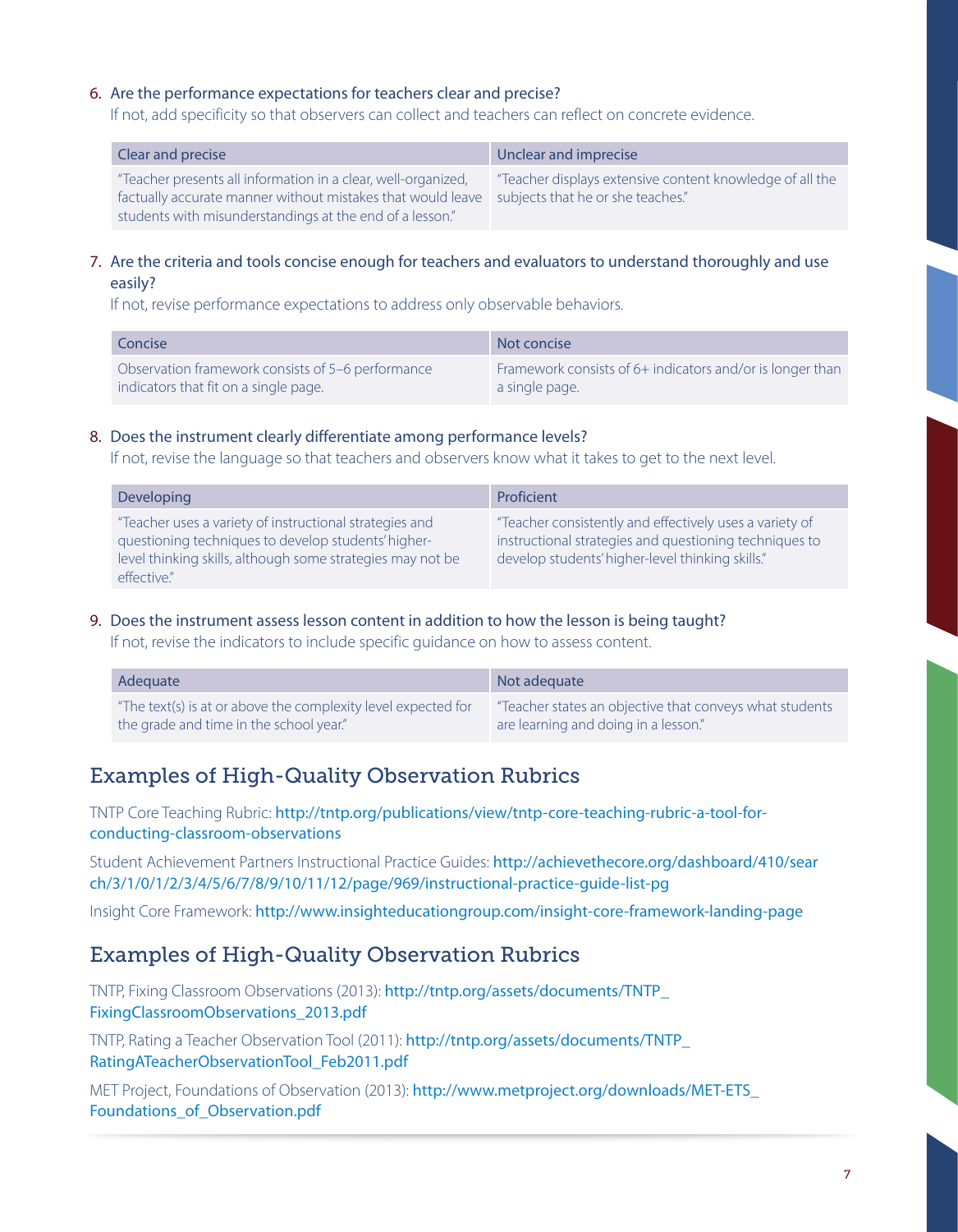# Appendix B

The Ohio Department of Education, in conjunction with the RSN, developed the following plan for future use to communicate with stakeholders about the opportunity to pilot co-observations. The plan identifies each stakeholder group, as well as high-level messages and specific text to use with each group. It also includes a work plan with discrete tasks, a timeline, and owners assigned to each task.

# Draft Ohio Co-Observation Communications Plan

## Reference Documents

[RSN Framework for Communication and Engagement](https://www2.ed.gov/about/inits/ed/implementation-support-unit/tech-assist/framework-communications-engagement.pdf)

#### [RSN Social Media Tip Sheets](http://www2.ed.gov/about/inits/ed/implementation-support-unit/tech-assist/stakeholder-communications-social-media.html)

RSN Memo: Using Co-Observation to Impact Teacher Practice

RSN Memo: Summary of Findings: Co-Observations in Teacher Evaluation

## Top Messages

|                                                                        | <b>Message</b>                                                                                                                                                                                                              |
|------------------------------------------------------------------------|-----------------------------------------------------------------------------------------------------------------------------------------------------------------------------------------------------------------------------|
| Inquire                                                                |                                                                                                                                                                                                                             |
| <b>Teachers</b>                                                        | Are you interested in opportunities for teacher leadership? Are you a master teacher in your district<br>hoping to influence other teachers?                                                                                |
| Principals                                                             | Are you confident in your ability to provide useful feedback to teachers from classroom observations?<br>Is that feedback leading to improvement?                                                                           |
| <b>Districts</b>                                                       | What will it take for teacher evaluation to be a transformative tool for improving practice in your district?                                                                                                               |
| Associations                                                           | Can you help the Ohio Department of Education connect your members with opportunities for<br>leadership and resources?                                                                                                      |
| Inform                                                                 |                                                                                                                                                                                                                             |
| All                                                                    | Co-observation is a strategy that is validated by research and the experience of other States.                                                                                                                              |
| All                                                                    | Co-observation develops teacher leaders and school leaders into stronger instructional coaches.                                                                                                                             |
| All                                                                    | Co-observation yields more useable feedback for teachers as they work to improve their practice.                                                                                                                            |
| Inspire                                                                |                                                                                                                                                                                                                             |
| Principals                                                             | This is an opportunity for job-embedded, continual support to improve your observation practice in<br>your school. It is not external, add-on training.                                                                     |
| All                                                                    | The Ohio Department of Education is making resources available to districts that want to use co-<br>observation to increase the benefits of classroom observation for improving instructional practice.                     |
| Districts with Master<br>Teachers/Teacher<br><b>Leader Endorsement</b> | Co-observation is an opportunity to build collaborative leadership with Master Teachers and Endorsed<br>Teacher Leaders in your district to facilitate professional dialogue and collegial learning with other<br>teachers. |
|                                                                        |                                                                                                                                                                                                                             |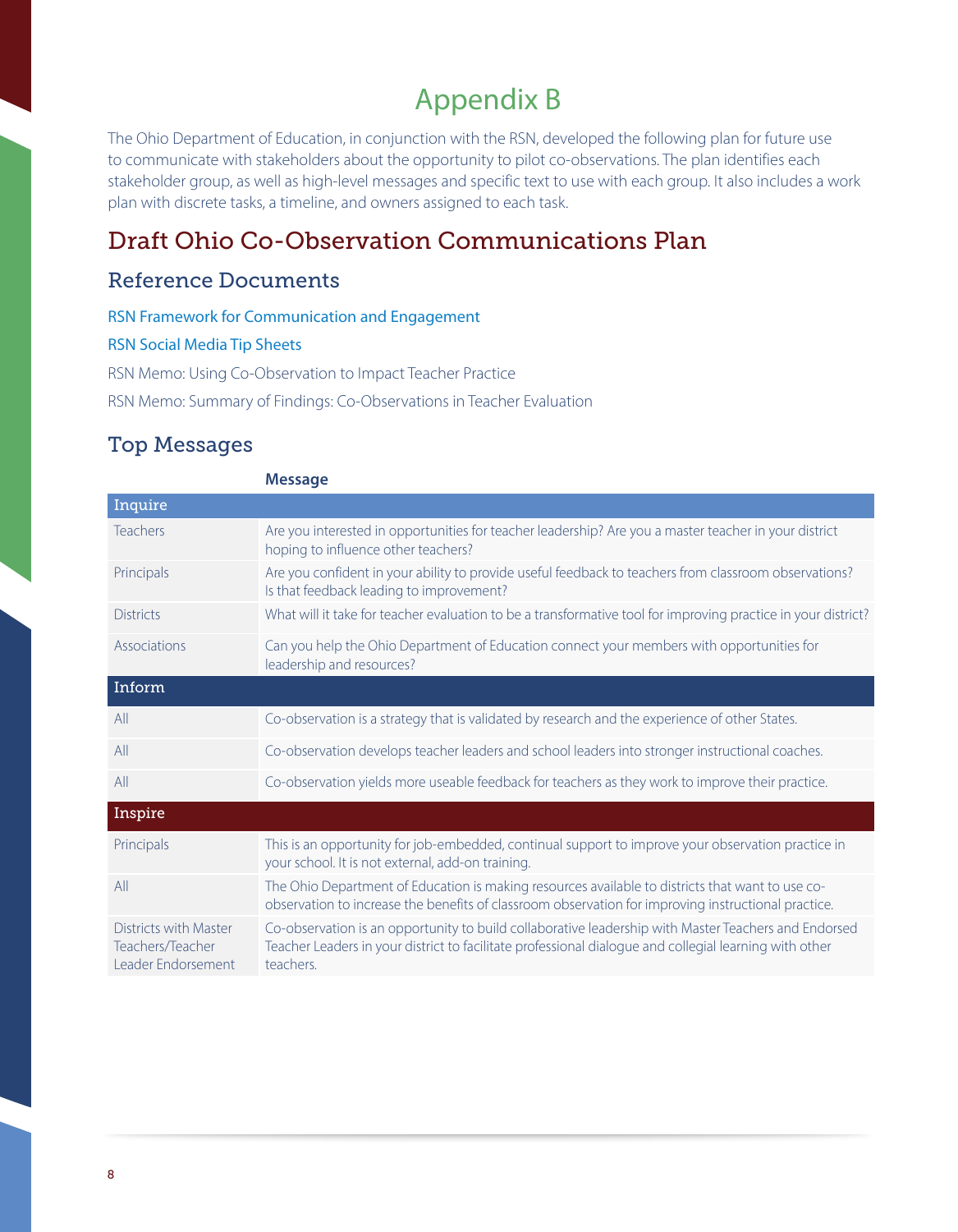# Text for Communicating

### Associations

- Can you help the Ohio Department of Education connect your members with opportunities for leadership and resources?
- • The Ohio Department of Education is making resources, including funding and training, available to districts that want to use co-observation to increase the benefits of classroom observation for improving instructional practice.
- • Co-observation is a strategy that is validated by research and the experience of other States. During coobservation, a teacher is observed and gets feedback from the school leader and a teacher leader. Teachers receive more comprehensive feedback, and instructional leaders develop confidence and coaching skills.
- The co-observation process is a potential way to engage Master Teachers and Endorsed Teacher Leaders in providing useful feedback to other teachers to improve instruction.

## District Leaders – No Master Teachers/Endorsed Teacher Leaders

- What would it take for teacher evaluation to be a transformative tool for improving practice in your district?
- • Co-observation is a strategy that is validated by research and the experience of other States. During coobservation, a teacher is observed and gets feedback from the school leader and a teacher leader. Teachers receive more comprehensive feedback, and instructional leaders develop confidence and coaching skills.
- The Ohio Department of Education is making resources available to districts that want to use co-observation to increase the benefits of classroom observation for improving instructional practice.

### District Leaders – Have Master Teachers/Endorsed Teacher Leaders

- What would it take for teacher evaluation to be a transformative tool for improving practice in your district?
- The co-observation grant is an opportunity to build collaborative leadership with Master Teachers and Endorsed Teacher Leaders in your district to facilitate professional dialogue and collegial learning with other teachers.
- • Co-observation is a strategy that is validated by research and the experience of other States. During coobservation, a teacher is observed and gets feedback from the school leader and a teacher leader. Teachers receive more comprehensive feedback, and instructional leaders develop confidence and coaching skills.
- The Ohio Department of Education is making resources available to districts that want to use co-observation to increase the benefits of classroom observation for improving instructional practice.

## School Leaders

- Are you confident in your ability to provide useful feedback to teachers from classroom observations? Is that feedback leading to improvement?
- • Co-observation is a strategy that is validated by research and the experience of other States. During coobservation, a teacher is observed and gets feedback from the school leader and a teacher leader. Teachers receive more comprehensive feedback, the school leader gains confidence as an observer, and teacher leaders develop as instructional coaches.
- The Ohio Department of Education is making resources available to districts that want to use co-observation to increase the benefits of classroom observation for improving instructional practice.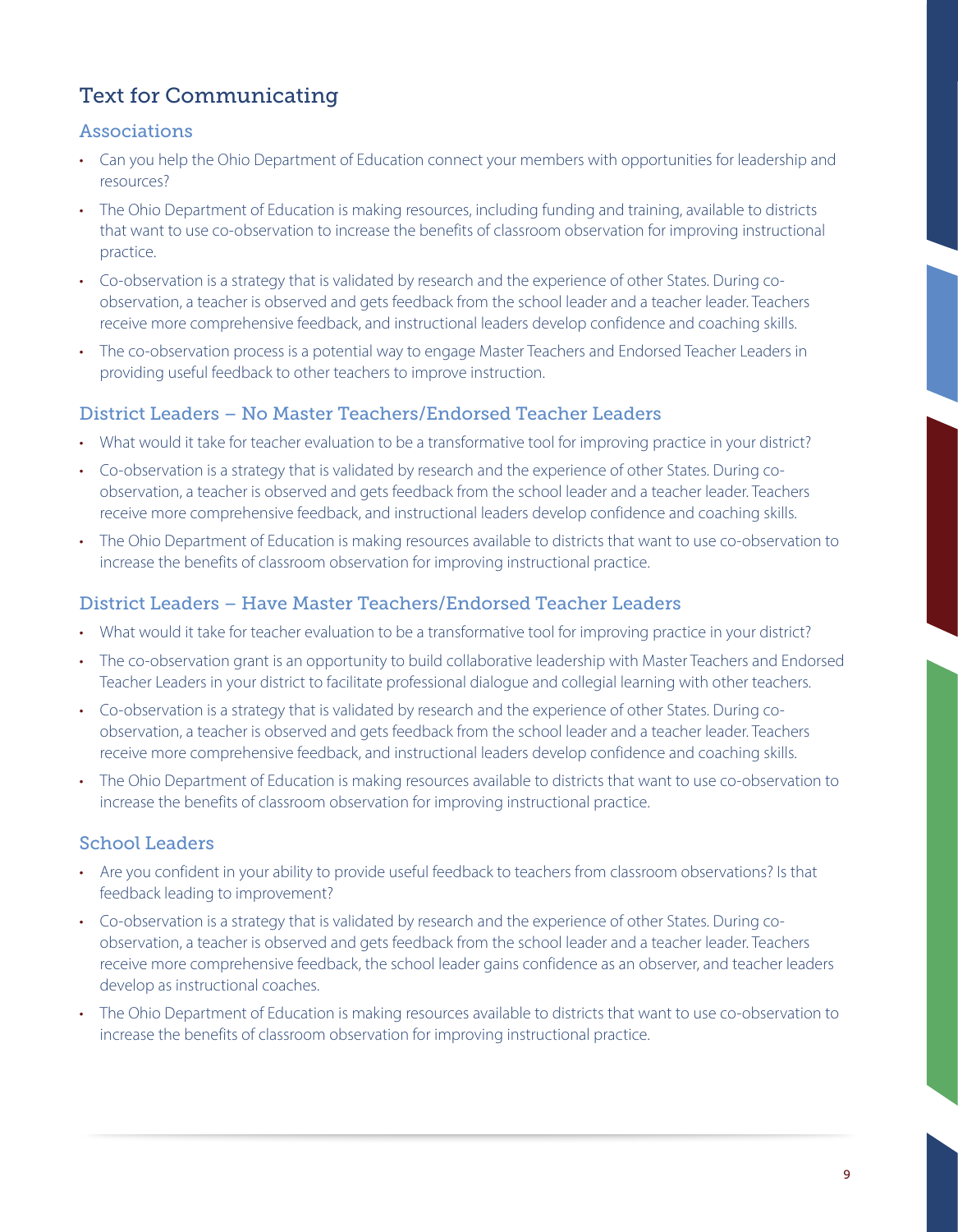### **Teachers**

- Are you interested in opportunities for teacher leadership?
- The Ohio Department of Education is making resources available to districts that want to use co-observation to increase the benefits of classroom observation for improving instructional practice.
- During co-observation, a teacher is observed and gets feedback from the school leader and a teacher leader. The process improves the feedback teachers get on their instruction and helps the observers develop as instructional leaders.

# Ohio Communications Plan – Work Plan

| <b>Communication Effort</b>                              | <b>Objectives</b>                                                                                              | Audience(s)                                   | <b>Person Responsible</b> | <b>Tentative Timeline</b>                                                                             |
|----------------------------------------------------------|----------------------------------------------------------------------------------------------------------------|-----------------------------------------------|---------------------------|-------------------------------------------------------------------------------------------------------|
| Informal discussion with<br>pilot population             | Lay the groundwork.                                                                                            | Superintendents                               | <b>ODE Staff</b>          | Summer                                                                                                |
| Communicate to the pilot<br>districts via email          | Encourage superintendents<br>to apply.                                                                         | Superintendents                               | <b>ODE Staff</b>          | Late summer/early<br>fall                                                                             |
| Personal outreach to<br>district superintendents         | Encourage superintendents<br>to apply.                                                                         | Superintendents                               | <b>ODE Staff</b>          | Phone outreach +1<br>week, $+2$ weeks, $+3$<br>weeks                                                  |
| Send targeted email<br>to associations for<br>forwarding | Inspire teachers, principals<br>and district staff to learn<br>more and encourage<br>superintendents to apply. | Teachers,<br>principals and<br>district staff | <b>ODE Director</b>       | Timed with pilot<br>population outreach                                                               |
| State organization<br>conferences                        | Inspire teachers, principals<br>and district staff to learn<br>more and encourage<br>superintendents to apply. | Teachers,<br>principals and<br>district staff | <b>ODE Director</b>       | Timed with pilot<br>population outreach                                                               |
| Webpage                                                  | Inspire teachers, principals<br>and district staff to learn<br>more and encourage<br>superintendents to apply. | Teachers,<br>principals and<br>district staff | <b>ODE Staff</b>          | Timed with pilot<br>population outreach                                                               |
| Teacher toolkit                                          | Inspire teachers, principals<br>and district staff to learn<br>more and encourage<br>superintendents to apply. | Teachers,<br>principals and<br>district staff | <b>ODE Staff</b>          | One month before<br>pilot population<br>outreach                                                      |
| Superintendents'<br>newsletter                           | Encourage superintendents<br>to apply.                                                                         | Superintendents                               | <b>ODE Staff</b>          | One month before<br>pilot population<br>outreach target,<br>Monday after pilot<br>population outreach |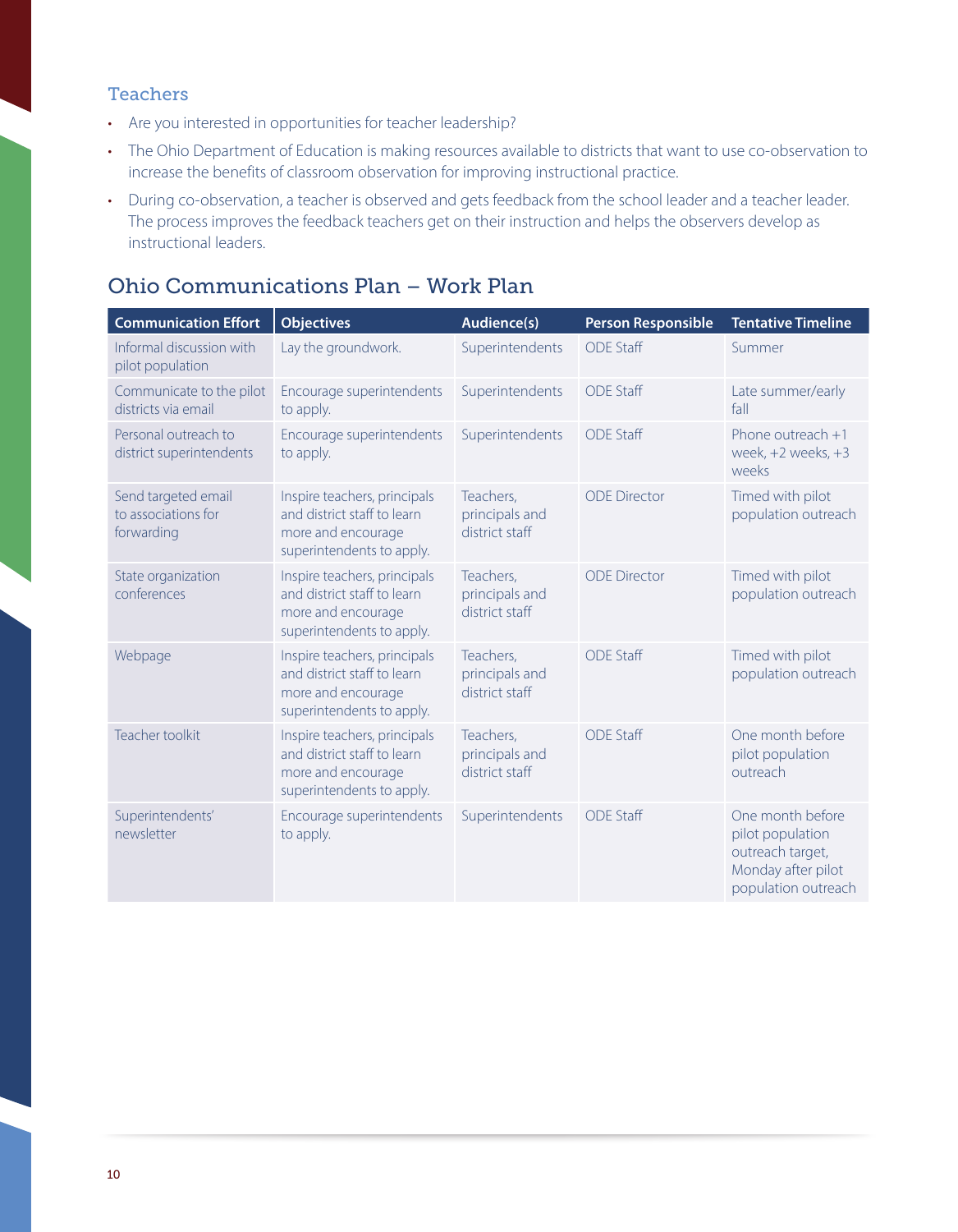# Appendix C

In partnership with the Louisiana Department of Education, the RSN developed the following plan to solicit feedback from educators about the State-developed instructional guides for [Mathematics](http://www.louisianabelieves.com/docs/default-source/key-compass-resources/math---observation-and-feedback-instructional-guide.docx?sfvrsn=2) and [English Language](http://www.louisianabelieves.com/docs/default-source/key-compass-resources/ela---observation-and-feedback-instructional-guide.docx?sfvrsn=2)  [Arts](http://www.louisianabelieves.com/docs/default-source/key-compass-resources/ela---observation-and-feedback-instructional-guide.docx?sfvrsn=2). States can adapt these questions to generate feedback from stakeholders about State-developed tools or strategies.

# Instructional Guide Feedback Loops Plan Summary

The RSN is providing individualized assistance to four States that want to improve their teacher observation processes and tools. Louisiana has created instructional guides to support the use of classroom observation to improve practice in the classroom so that observers can identify effective teaching practices and provide useful feedback. The RSN is supporting the development of a plan for gathering feedback on the guides from the field.

Following are approaches for how Louisiana can build its feedback plan, including a list of potential survey questions and a plan for facilitating focus groups.

### Determine Research Objectives

Louisiana has already identified several research questions:

- Who is using the guides?
- Why do certain groups use it more than others?
- How are they using it? At what point during the observations is it used? What's the experience like? How does it translate to feedback?
- Did the tool result in a change in practice? For whom?
- It may be helpful to generate additional research questions.

### Gather Evidence Via Survey

The first phase of gathering evidence may begin with an online questionnaire. Surveys diverge from the truth because of four sources of error:

- Sampling if the sample is too small or not representative of the population
- • Coverage if some members of the population have a zero-percent chance of being sampled
- Measurement if a respondent's answer is inaccurate or imprecise
- Non-Response if respondents differ from non-respondents

Louisiana should consider each source of error in determining a methodology for the survey. The survey sampling plan depends on the available frame, which is likely to be a list of email addresses. How complete is the email list? This will determine the extent of potential coverage error. Does the list include any other information about the address, such as the school where the person is employed or his/her role? The sampling plan should also consider the level of granularity with which the department would like to make estimates. For example, if estimates are desired at the district level, the sampling plan will need to accommodate an appropriate sample size within each district.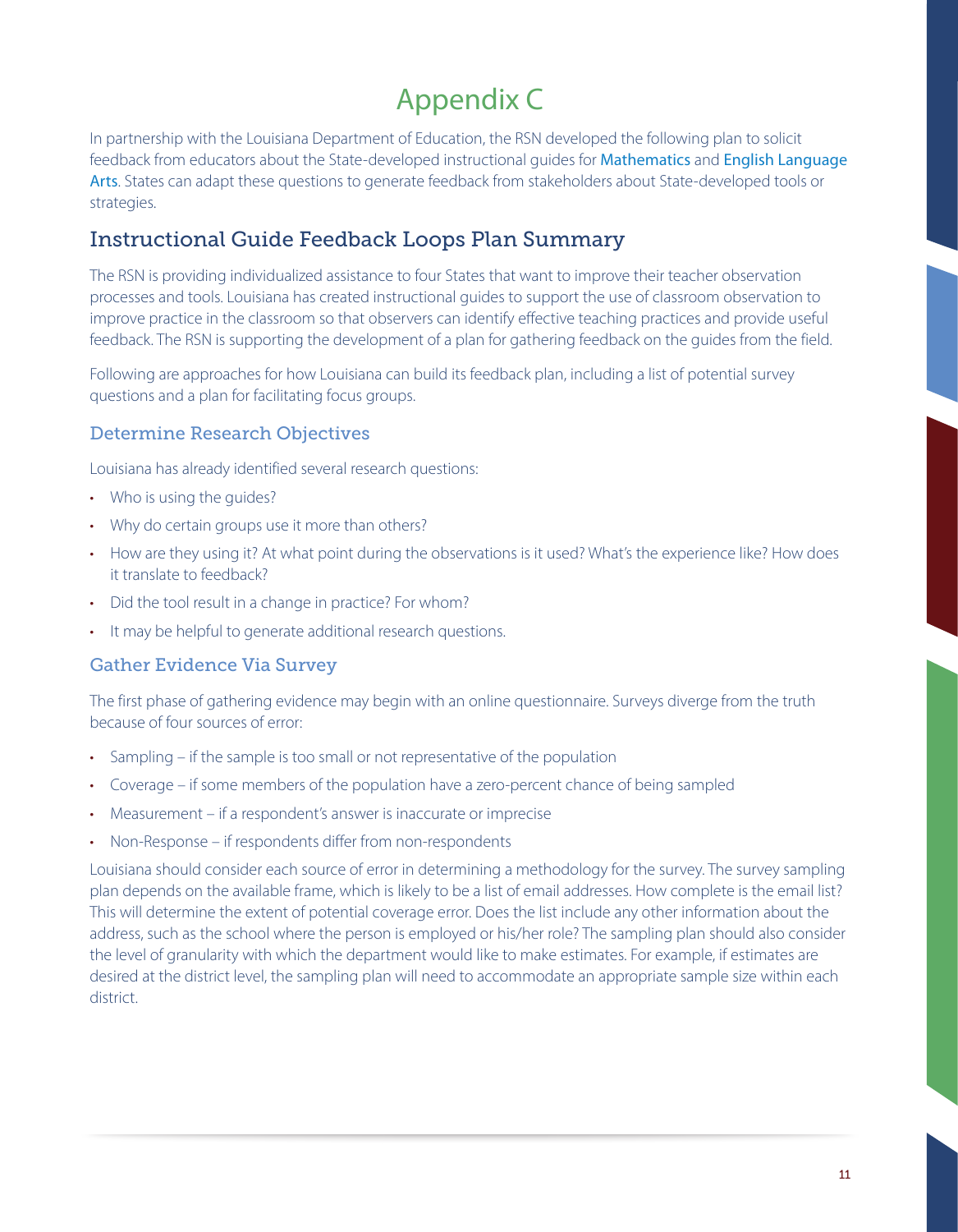Because there is no cost to send additional online questionnaires, the department might consider sending the questionnaire to the entire list. This eliminates sampling error, but it does not eliminate the other sources of error, and it may contribute to "survey fatigue" in the field.

It is preferable to send a unique link to each email address. This can be done via survey software such as SurveyMonkey or Qualtrics. This prevents one person from submitting multiple responses, helps ensure respondents are the original recipients, and enables reminder emails to be sent only to those who have not yet responded.

Remember, there is no magic response rate at which we can be sure of our estimates. What matters is whether and how the non-respondents differ from the respondents. This can be difficult to estimate, and the department should consider how to prioritize the management of non-response error. One option is to compare the nonrespondents to the respondents on other known parameters (such as additional information contained in the original frame). Another is to seek out and interview a sample of non-respondents.

Thoughtful questionnaire design can help mitigate measurement error. Questionnaire designers should also consider the likely concerns of respondents regarding confidentiality and potentially undesirable answers. Other strategies for improving the quality of questionnaires include:

- • Review by content experts
- • Cognitive interviews with respondents
- A field test of limited scope before the primary collection

#### RSN Deliverables

• The RSN will provide a bank of draft questionnaire items, guided by best practices in questionnaire design, as a resource for survey development (see Appendix C.1).

### Gather Evidence Via Focus Group

The department may wish to use the survey results to invite participants to a focus group. In this case, it will be extremely important to provide accurate confidentiality information to respondents before they respond to the survey. A focus group can be used to delve into remaining research questions and to gather stories of implementation.

### RSN Deliverables

• The RSN will deliver a preliminary focus group guide geared toward the research objectives (see Appendix C.2).

### Use Findings to Inform Adjustments to Guides and Outreach

The most important step will be to use the evidence gathered from the field to inform action steps for the design and use of the guides. The department should plan for the resources required to analyze and synthesize the findings of the survey and focus groups for decision makers, and create a facilitated meeting to determine appropriate actions.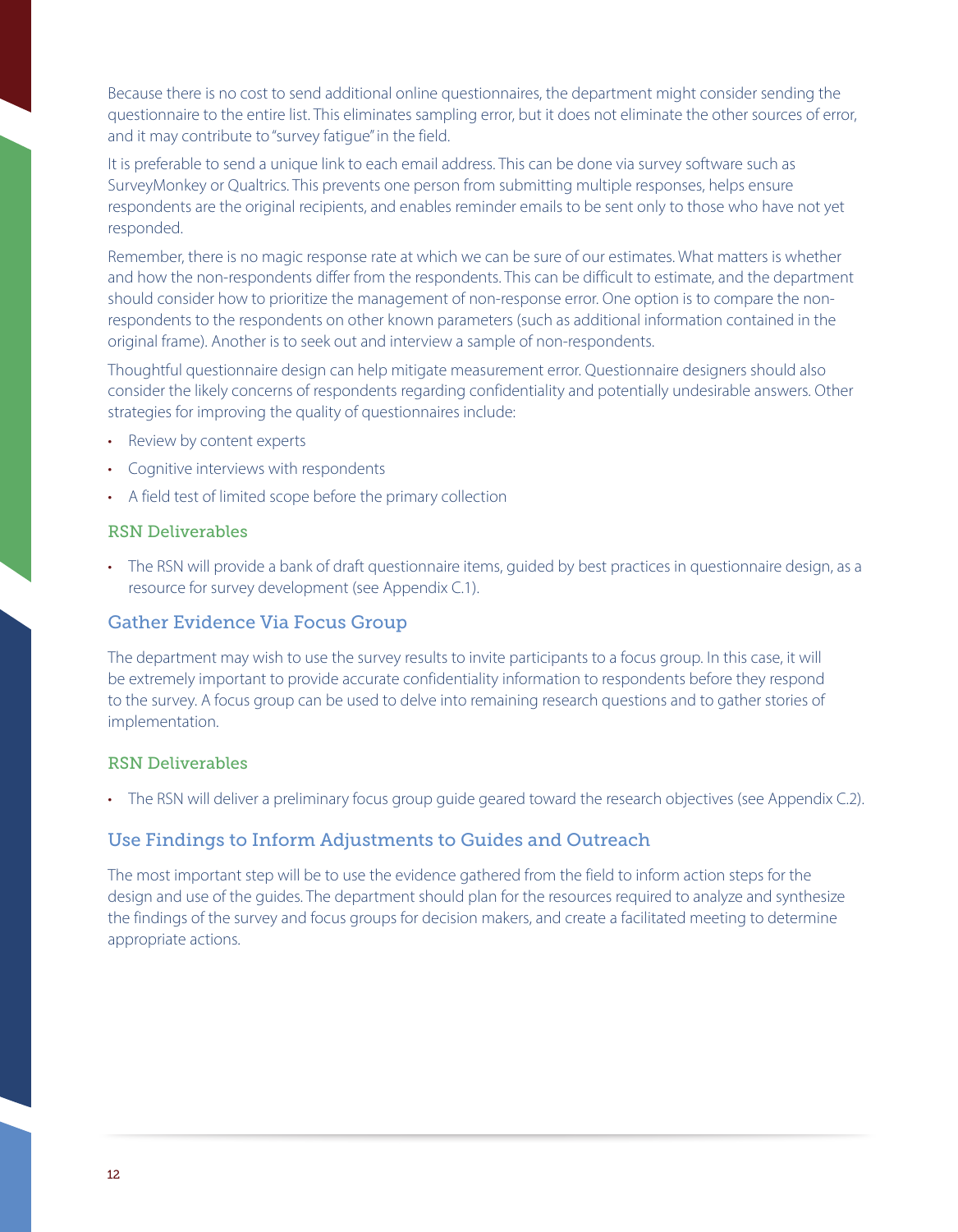# Appendix C.1: Draft Questionnaire Items

Best practices in survey methodology suggest that all questionnaires should begin with an introduction that includes the following:

- A description of the purpose of the survey and why responses are important
- An accurate estimate of the time needed to complete the questionnaire
- Accurate information about confidentiality and the use of responses
- The name and contact information of a person to contact with regard to any questions
- A closing message thanking the respondent for his/her time

### Demographics

If you do not have information associated with email addresses in your survey frame, you may wish to collect information through the questionnaire. Consider that some respondents may be reluctant to provide such information if they think that their responses may be used in a manner that will reflect negatively on them. You can make these items optional, but you will complicate your ability to sort the responses. These questions do not need to be presented at the beginning of the survey.

Depending on the answers to these questions, you may use skip logic to avoid unnecessary questions. For example, if a respondent has not used the guides, they should not be asked to answer questions about the use of the guides.

- 1. Please select your roles during this school year. [Provide a list of roles.]
- 2. During the past school year, have you conducted any classroom observations of teachers? (Yes/No/Don't Know)
- 3. [If yes to question 2] About how many classroom observations do you conduct in a typical month? [Provide a dropdown menu of single numbers with a reasonable range, such as 1–10.]
- 4. Please select your school district this school year. [Provide a dropdown menu of school districts.]

### Questions about Instructional Guides

- 5. Are you aware of the Instructional Guides to Observation & Feedback provided by the State Department of Education? [Consider including a screenshot of the guide with this question.] (Yes/No/Don't Know)
- 6. Have you reviewed the instructional guides? (Yes/No/Don't Know)
- 7. [if yes to question 6] Did you use the instructional guides in any of the following ways? Select "yes," "no," or "don't know" for each option:
	- a. To gather evidence during a full lesson observation.
	- b. To gather evidence during a focused classroom observation.
	- c. To help prepare written or oral feedback to teachers.
	- d. To inform my own understanding of instructional practices.
	- e. To find resources related to standards-based instruction.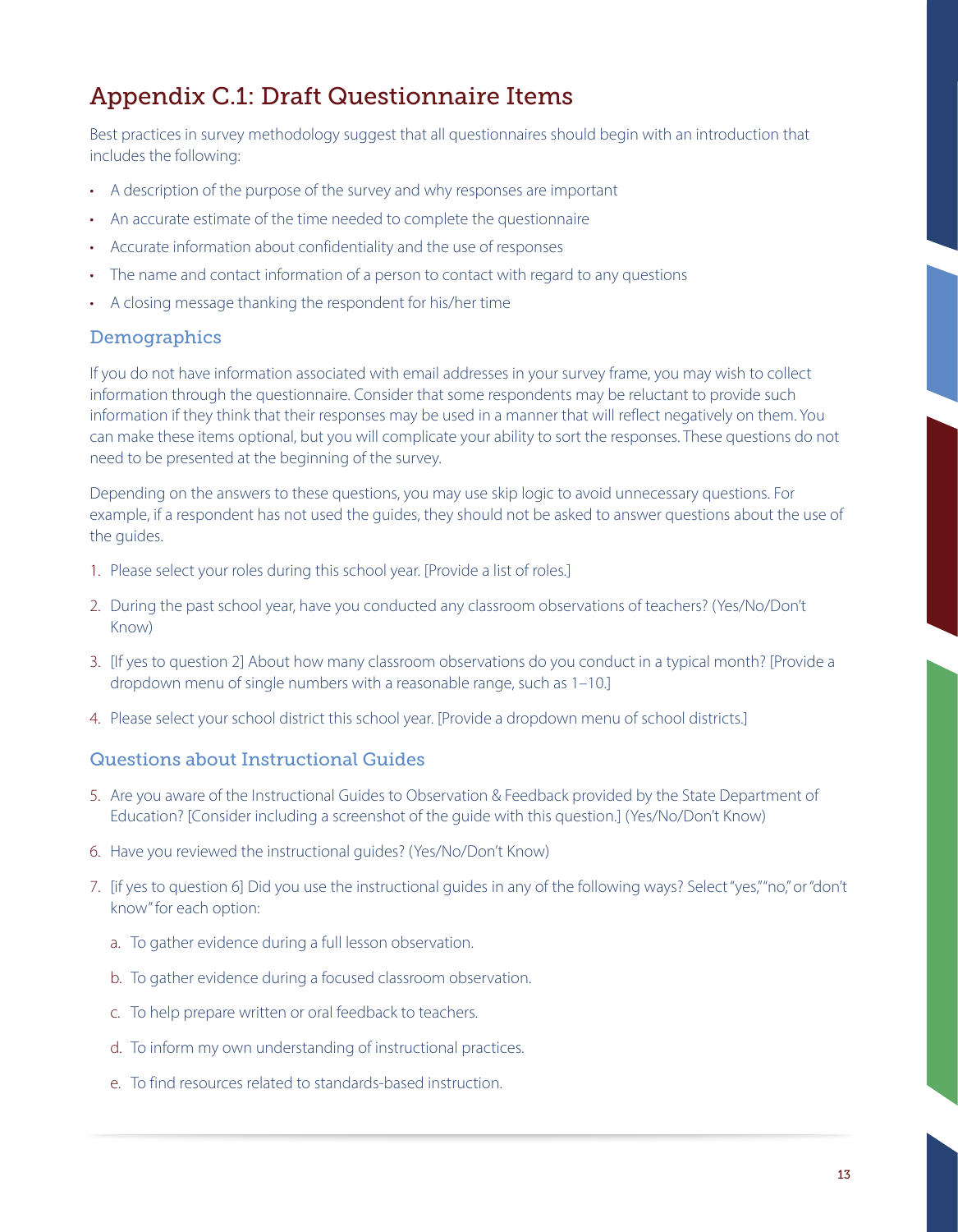- 8. Are there any other ways in which you used the instructional guides this year? Please describe. [Provide text box.]
- 9. Did you find the instructional guides helpful for [insert options from question 7, according to skip logic, for respondents who indicated that they had used the item in each way]? Please describe how the guides were helpful or not helpful for this purpose. [Provide text box.]
- 10.Has your practice or the practice of teachers in your school changed as a result of these guides? (Yes/No/Don't Know) [If yes] Please describe the changes in practice. [Provide text box.]
- 11.Would you be willing to participate in a focus group about the instructional guides? [If possible, include information about timing and location.]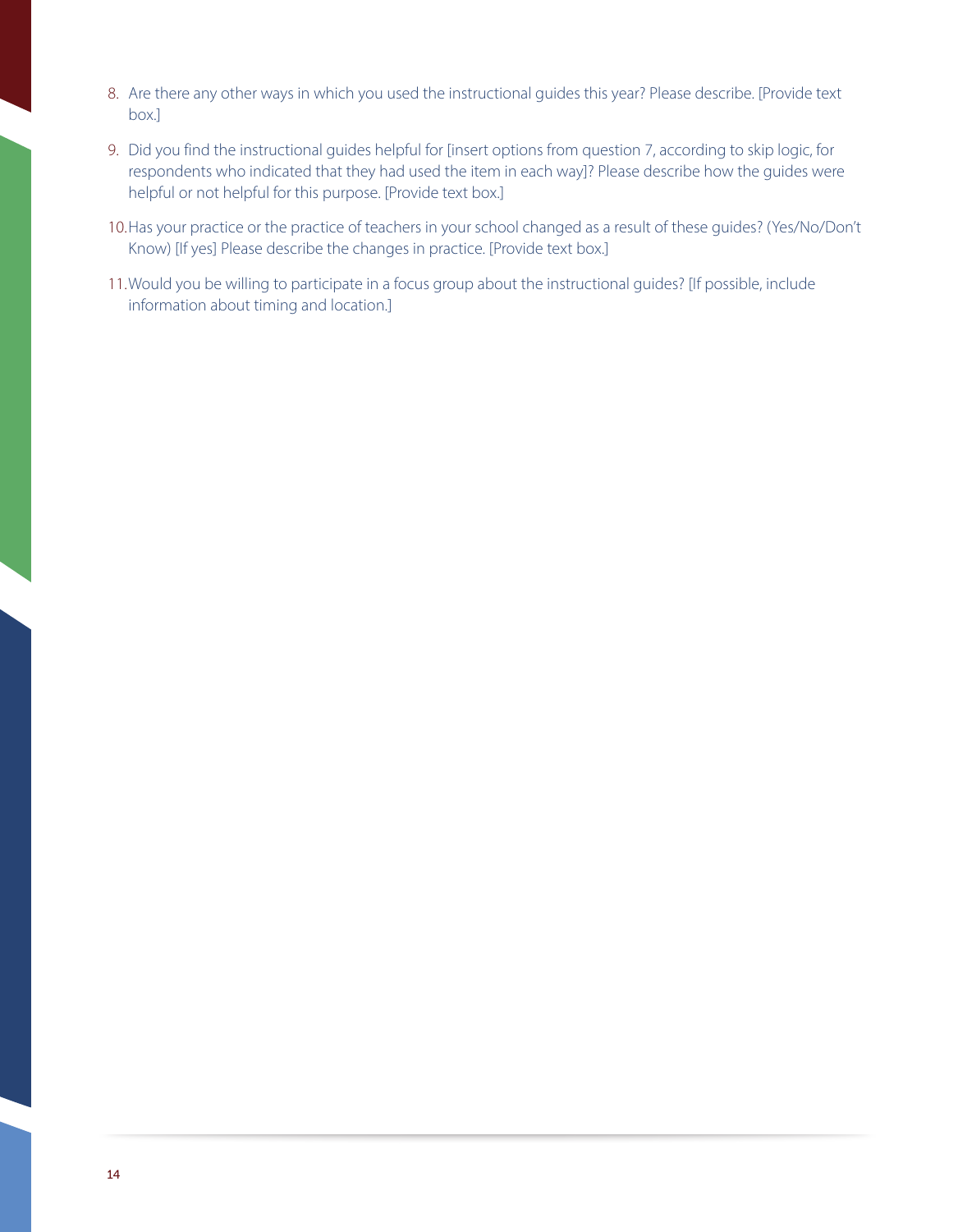# Appendix C.2: Draft Focus Group Guide

A focus group is a useful tool for gathering evidence related to research questions. You can use focus groups to accomplish the following:

- • Explore the range of possible answers.
- Find out what you don't know you don't know.
- • Gather information from the participants' interactions with each other.
- Record specific anecdotes.

### Focus Group Principles

- Aim for your focus group to include 6–8 people. Consider beginning with role-alike groups (for example, principals) to avoid confusion among participants and to remove barriers to candid feedback. Make sure that your feedback group participants represent the range of school characteristics in the State (for example, urban and rural, high-need).
- The moderator should aim to put participants at ease and remain neutral.
- The moderator should ask probing questions and balance letting the group explore the topic with staying focused on the main questions.
- The moderator should not be responsible for taking notes. If you can, it is helpful to record the session. Whatever method you decide to use, inform the participants of how their input will be captured.
- A typical focus group lasts 1.5–2 hours.
- Snacks are always a good idea.

### Process

### Opening/Ice Breaker

- Introduce yourself and the purpose of the focus group.
- Provide information about confidentiality, including how the State will use notes/recording from the meeting.
- Establish ground rules, such as:
- One person talks at a time.
	- · Be aware of your air time so that everyone has an opportunity to speak.
	- · Provide evidence and examples whenever possible.
	- · Speak clearly so everyone in the group can hear.
	- · Do not criticize other members' opinions, but feel free to ask follow-up questions.
- Open the discussion by having each participant state his/her name and position.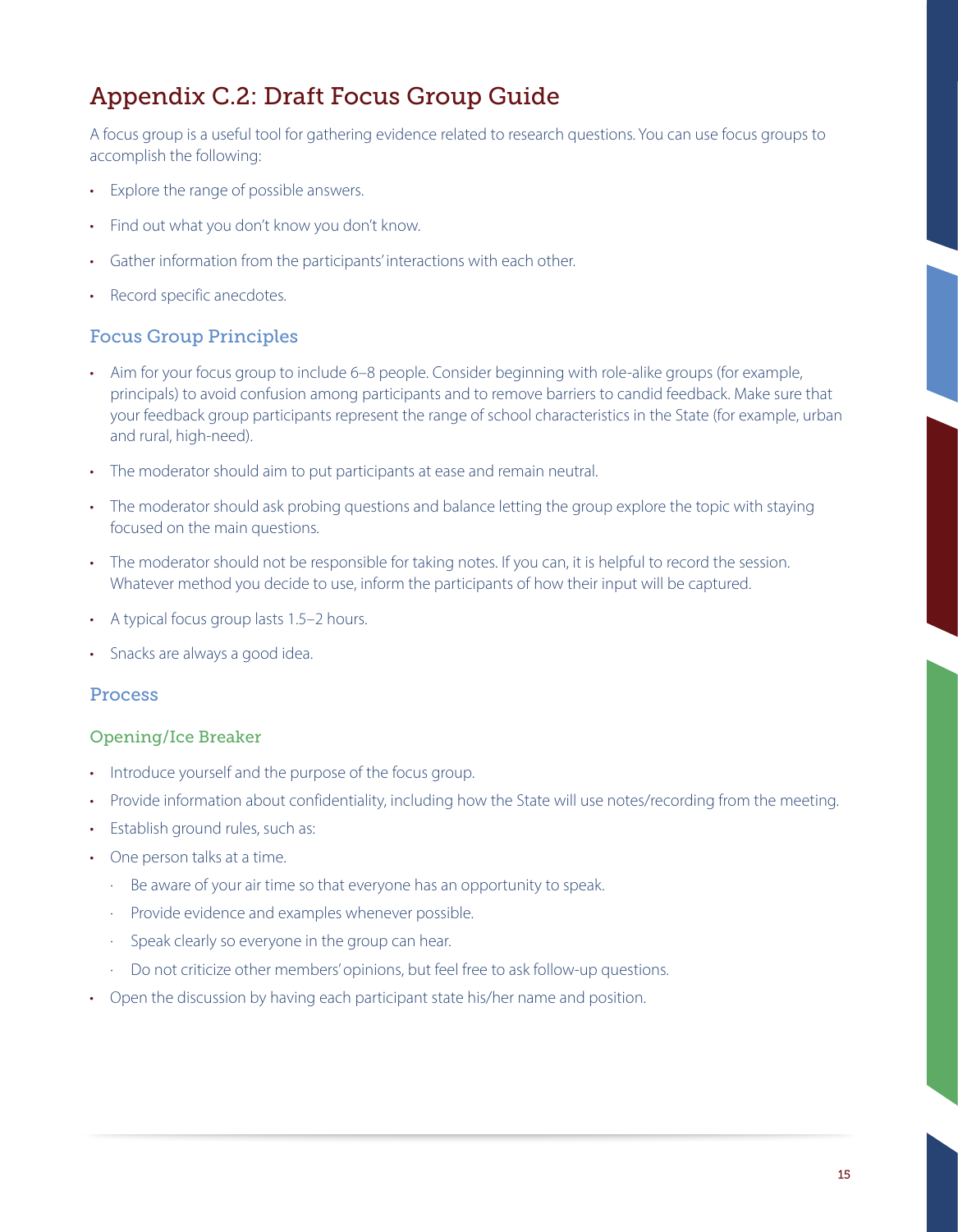### Building Rapport

- Start with a low-anxiety question.
- Consider a round-robin for the first question have everyone answer in turn. This ensures that everyone has a chance to speak and helps the moderator get a sense of the room. For example, "Can you provide a brief example of how you have used the instructional guide in your work?"

#### In-Depth Investigation

- Interaction among the group becomes more prominent.
- Consider the following research questions:
	- · Who is using the guides?
	- · Why do certain groups use it more than others?
	- · How are they using it? At what point in observations is it used? What's the experience like? How does it translate to feedback?
	- · Did the tool result in a change in practice? For whom?
- If the participants don't volunteer information about their use of the instructional guides in specific situations, be sure to ask.
- Encourage discussion but keep the pace moving to ensure you cover priority areas.
- If you begin to run out of time, provide an option for participants to give additional feedback, either by email or on a Post-It note.

#### Closure

- Generally summarize what you heard without recounting everything point by point.
- Repeat what actions will be taken as a result of their feedback, and how this will be communicated.
- Thank them for their participation.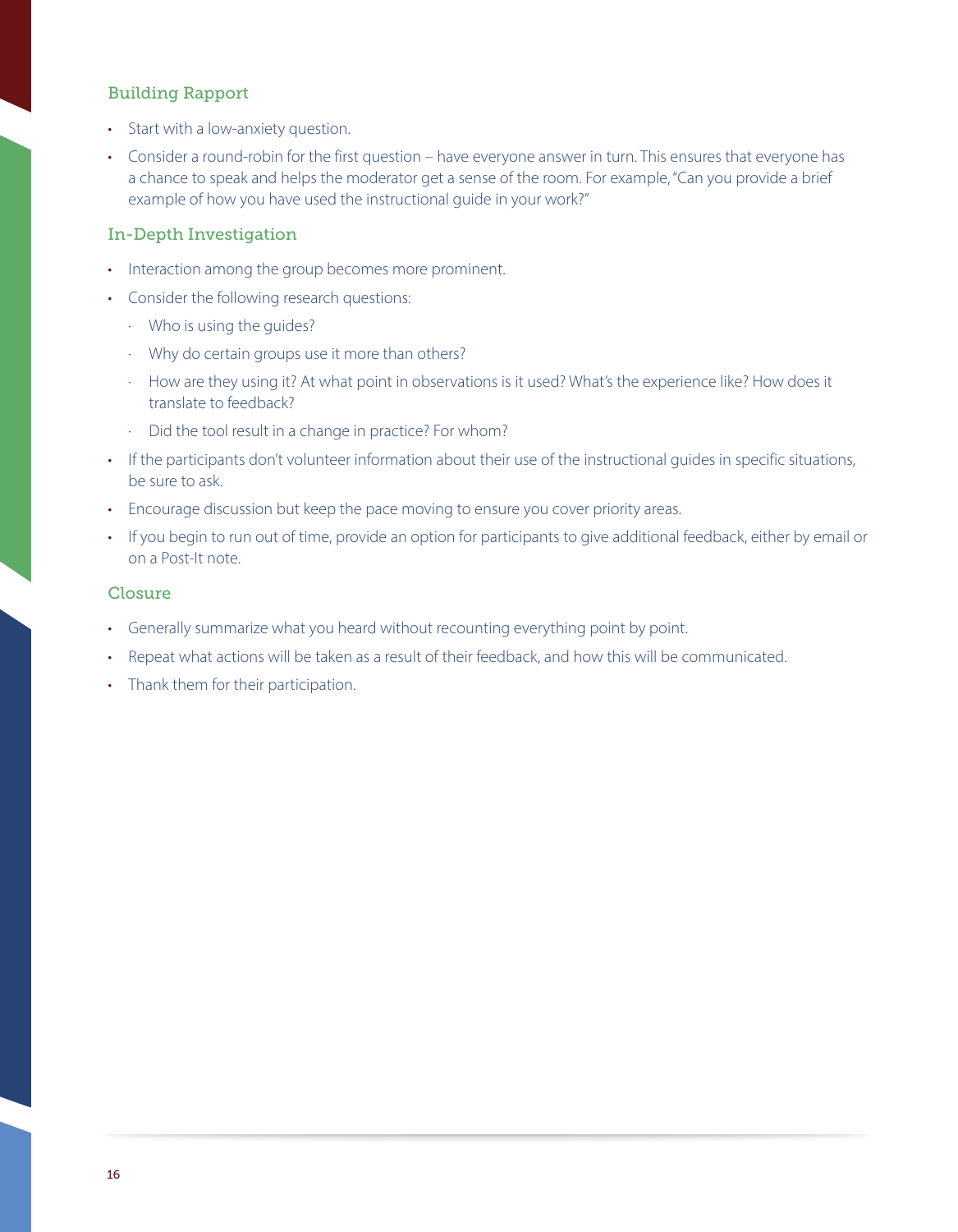# Appendix D

This chart describes the project goals and objectives for each State that participated in the cohort, as well as key lessons that each State learned about effective observation systems (content) and how State leaders can best cultivate these systems (process).

| <b>State</b> | Goal                                                                                                                            | <b>Objective</b>                                                                                                                                                                                       | <b>Key Lessons - Content</b>                                                                                                                                                                                                                                                                                                             | <b>Key Lessons - Process</b>                                                                                                                                                                                                                         |
|--------------|---------------------------------------------------------------------------------------------------------------------------------|--------------------------------------------------------------------------------------------------------------------------------------------------------------------------------------------------------|------------------------------------------------------------------------------------------------------------------------------------------------------------------------------------------------------------------------------------------------------------------------------------------------------------------------------------------|------------------------------------------------------------------------------------------------------------------------------------------------------------------------------------------------------------------------------------------------------|
| DE           | Make<br>observations<br>more<br>meaningful<br>for observers<br>and<br>educators.                                                | Support DDOE as they<br>work with districts<br>to develop and<br>submit for approval<br>alternative evaluation<br>models in a way that<br>seeds innovation and<br>develops stronger<br>models.         | High-quality observation<br>$\bullet$<br>rubrics are clear, concise,<br>coherent and focused.                                                                                                                                                                                                                                            | Provide districts with the ability to<br>$\bullet$<br>propose alternative models and<br>innovate within the system.<br>Need to create a communications<br>strategy that incentivizes districts<br>and builds trust.                                  |
| LA           | Improve<br>$\bullet$<br>quality of<br>feedback on<br>content.                                                                   | Refine instructional<br>guides and develop a<br>"use case" to share as a<br>model with LEAs prior<br>to start of 2015-2016<br>school year.                                                             | Teachers need<br>$\bullet$<br>meaningful feedback (for<br>example, content-specific,<br>actionable).<br>Observers are not always<br>confident when providing<br>content-specific feedback.<br>Annotating rubrics to<br>give specific guidance<br>on content can build<br>confidence among<br>observers as they provide<br>this feedback. | Role of SEA is to produce and<br>disseminate tools<br>Important to ensure quality and<br>usability in the field<br>This is accomplished by soliciting<br>stakeholder feedback throughout<br>the development and upon<br>implementation in the field. |
| NC           | Make<br>$\bullet$<br>observations<br>more efficient<br>and targeted.                                                            | Develop and pilot<br>a companion tool,<br>which is made up<br>of indicators that<br>are observable and<br>correlated with<br>positive student<br>outcomes, for the<br>current evaluation<br>framework. | Rubrics are too<br>burdensome for<br>observers.<br>They need more clarity,<br>conciseness, connections<br>to student outcomes.                                                                                                                                                                                                           | Pilot new strategy with small set of<br>districts.<br>Create a shared definition of high-<br>quality instruction and feedback, as<br>well as shared outcomes for student<br>achievement.                                                             |
| OH           | Improve<br>$\bullet$<br>accuracy of<br>observation<br>ratings<br>Improve<br>$\bullet$<br>quality of<br>feedback to<br>teachers. | Increase district use<br>of co-observation<br>as a strategy to help<br>observers increase the<br>quality of feedback for<br>teachers and rating<br>calibration among<br>observers.                     | Co-observation can be an<br>effective way to improve<br>inter-rater reliability and<br>quality of feedback.<br>Co-observation also gives<br>teachers a leadership<br>opportunity.                                                                                                                                                        | State needs a strong theory of<br>$\bullet$<br>action.<br>Pilot a new strategy with a small set<br>of districts.<br>Use requests for proposals (RFPs) to<br>encourage district innovation.                                                           |